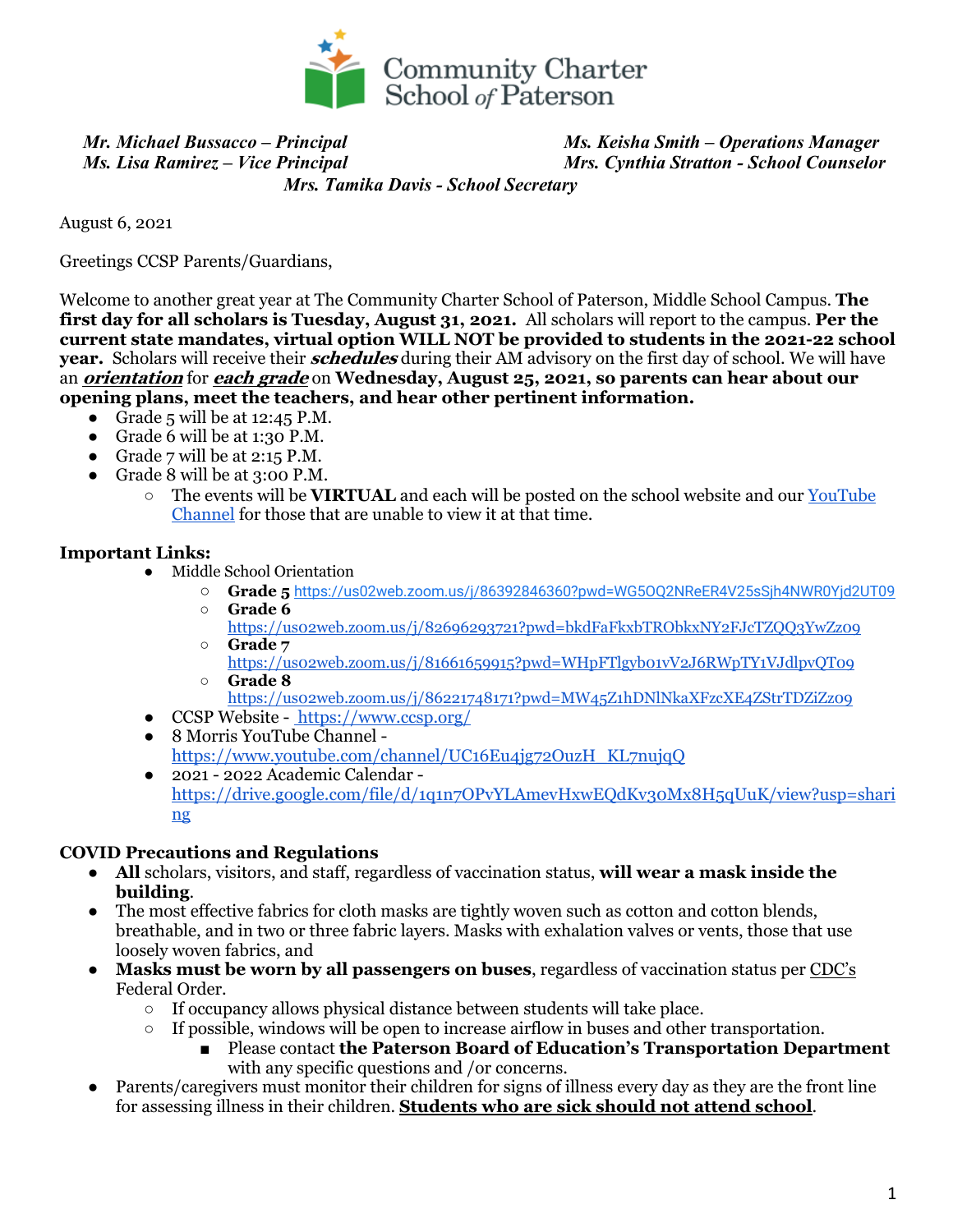

## *Mr. Michael Bussacco – Principal Ms. Keisha Smith – Operations Manager Ms. Lisa Ramirez – Vice Principal Mrs. Cynthia Stratton - School Counselor*

#### *Mrs. Tamika Davis - School Secretary*

- Parents should not send students to school when sick. The NJDOH recommends that students with the following symptoms be promptly isolated from others and excluded from school:
	- At least TWO of the following symptoms: fever, chills, shivers, muscle aches, headache, sore throat, nausea or vomiting, diarrhea, fatigue congestion, or runny nose; OR
	- At least ONE of the following symptoms: cough, shortness of breath, difficulty breathing, new smell disorder, or new taste disorder.
		- For students with chronic illness, only NEW symptoms, or symptoms worse than baseline should be used to fulfill symptom-based exclusion criteria.
- ones that do not fit properly are not permitted.
- Hand hygiene must take place:
	- Upon arrival at school; before and after meals and snacks; after going to the bathroom; before leaving for the day; after blowing nose, sneezing, or coughing into tissue; and when hands are visibly soiled.
- Parents, guardians, and visitors are required to make an appointment to enter the building by contacting either Mrs. Davis at tdavis@ccsp.org or via (862) 267-9070 or Mrs. Cynthia Stratton for academic purposes at cstratton@ccsp.org or via (862) 267-9070 x8108.
	- Drop-in requests will not be honored.
- Building sanitation will take place each night.
- School officials and local health departments will maintain close communication with each other to provide information and share resources on COVID-19 transmission, prevention, and control measures and to establish procedures for Local Health Department (LHD) notification and response to COVID-19 illness in school settings.
- Temperature scans will be taken at random and at the discretion of school leadership and the nurse.
- Three feet of distance between students in classroom settings, to the extent possible, while offering fulltime, in-person learning to all students. Scholars will not be in group seating arrangements and as much as possible, desks will be faced in the same direction.
- All scholars will be provided portable desk shields that they are responsible for carrying during transitions and maintaining throughout the day.
	- $\circ$  Scholars can remove masks during lunch but must have their portable shield up. They are encouraged and will be reminded to mask up in between bites and drinking. While outside for recess, scholars can have masks off, but they are to remain 3 feet apart.
		- Students are not permitted to share meals during lunch.
		- The cafeteria will be cleaned between each lunch period.
	- Scholars must wear a mask during physical education.

#### **COVID-19 Exclusion Criteria for Persons Who Have COVID-19 Compatible Symptoms or Who Test Positive for COVID-19:**

- Ill individuals with COVID-19 compatible symptoms who have not been tested or individuals who tested positive for COVID-19 should stay home until at least 10 days have passed since symptom onset and at least 24 hours have passed after resolution of fever without fever-reducing medications and improvement in symptoms.
- Persons who test positive for COVID-19 but who are asymptomatic should stay home for 10 days from the positive test result.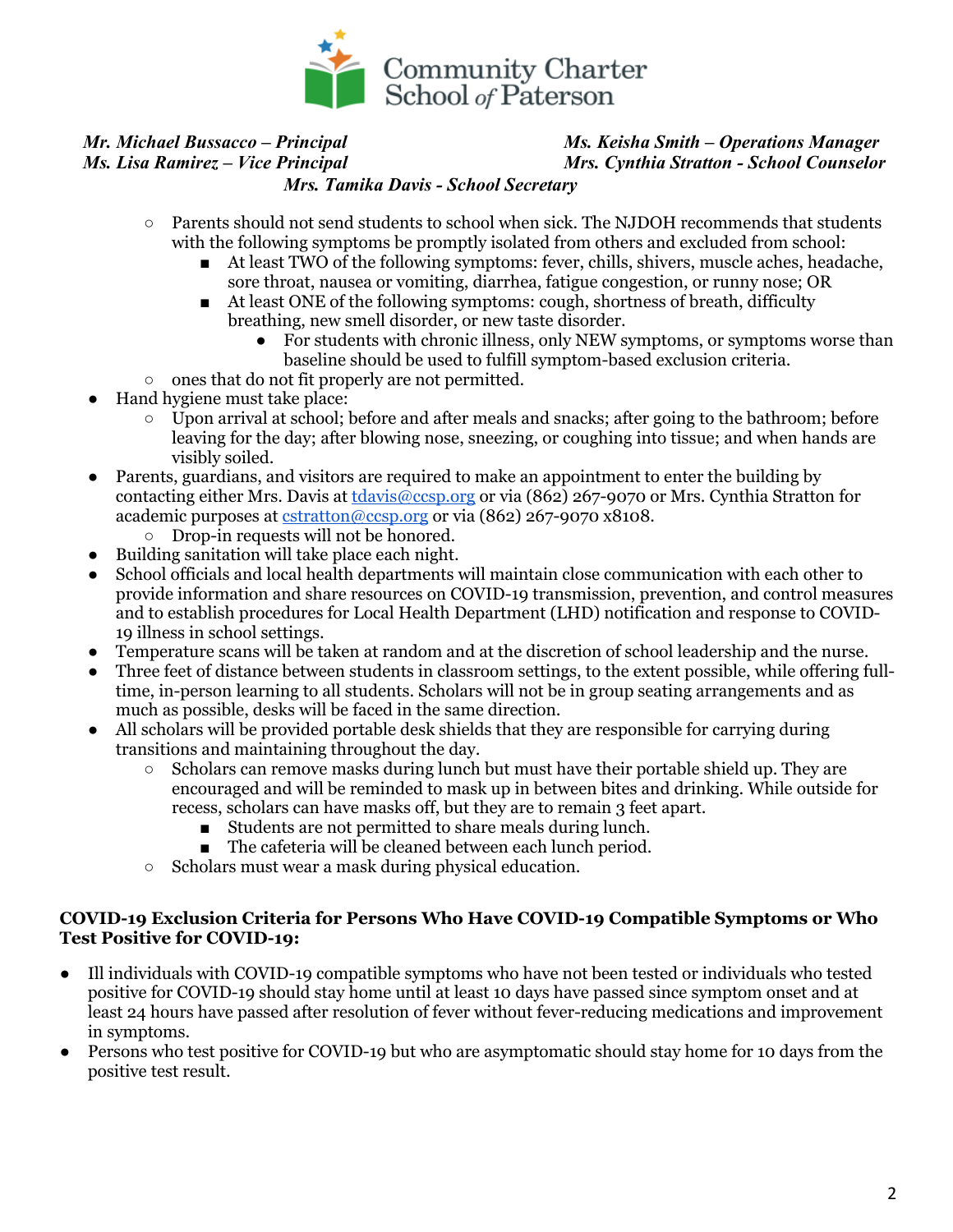

#### *Mr. Michael Bussacco – Principal Ms. Keisha Smith – Operations Manager Ms. Lisa Ramirez – Vice Principal Mrs. Cynthia Stratton - School Counselor Mrs. Tamika Davis - School Secretary*

● An alternate diagnosis (including a positive strep test or influenza swab) without a negative COVID-19 test is not acceptable for individuals who meet COVID-19 exclusion criteria to return to school earlier than the timeframes above.

#### **COVID-19 Exclusion Criteria for Close Contacts**

- CDC released guidance with options to shorten the quarantine time period following exposure to a confirmed positive case. While CDC and NJDOH continue to endorse 14 days as the preferred quarantine period– and thus the preferred school exclusion period – regardless of the community transmission level, it is recognized that any quarantine shorter than 14 days balances reduced burden against a small possibility of spreading the virus. Additional information is described in NJDOH quarantine guidance.
	- o To that end, excluded individuals who are close contacts of staff or students who tested positive for COVID-19 may be considered for a reduced exclusion period based on community transmission levels as follows:
	- o **High (orange) exposed close contacts will be excluded from school for 14 days**.
	- o **Moderate or Low (yellow or green) exposed close contacts will be excluded from school for 10 days (or 7 days with negative test results collected at 5 – 7 days)**
- Exposed close contacts who are fully vaccinated and have no COVID-like symptoms:
	- o Do not need to quarantine, be excluded from school, or be tested following exposure to someone with suspected or confirmed COVID-19.
	- o Parents **must still monitor for symptoms** of COVID-19 for **14 days following exposure**.
	- o If they experience symptoms, **they must isolate themselves from others, be clinically evaluated for COVID-19, including SARS-CoV-2 testing and inform their health care provider of their vaccination status at the time of presentation to care**.

#### **2021 – 2022 Middle School Goals**

- Two of our main goals this year are capitalizing on all the positive climate and culture gains to ensure your child is provided the best educational experience possible and set the standard of excellence that we implicitly expect of our scholars.
	- o To communicate this, we will have:
	- examples of desired outcomes and undesired outcomes that are overtly shared with scholars through our mantras known as RISE (Respect, Integrity, Success & Excellence) and PRIDE (Prepared, Respectful and Responsible, Integrity, Determined, & Excellence).
	- high-level, thought-provoking answers that are shared by scholars through in-depth discussions.
	- higher-level, thought-provoking questions that are asked by the educators.
	- lessons and tasks that are designed to lead scholars to expected outcomes by utilizing differentiated instruction.
	- educators that believe in scholars' potential for success & routinely communicate this belief.
	- educators that do not accept lower-level thinking or answers in discussion or academic tasks.
	- total classroom environment that endorses a high degree of performance from each scholar.

#### **ClassDojo**

is the **required** form of communication for important updates from the school, gaining access to PowerSchool to monitor your child's progress every week, and to reach out to your child's educators as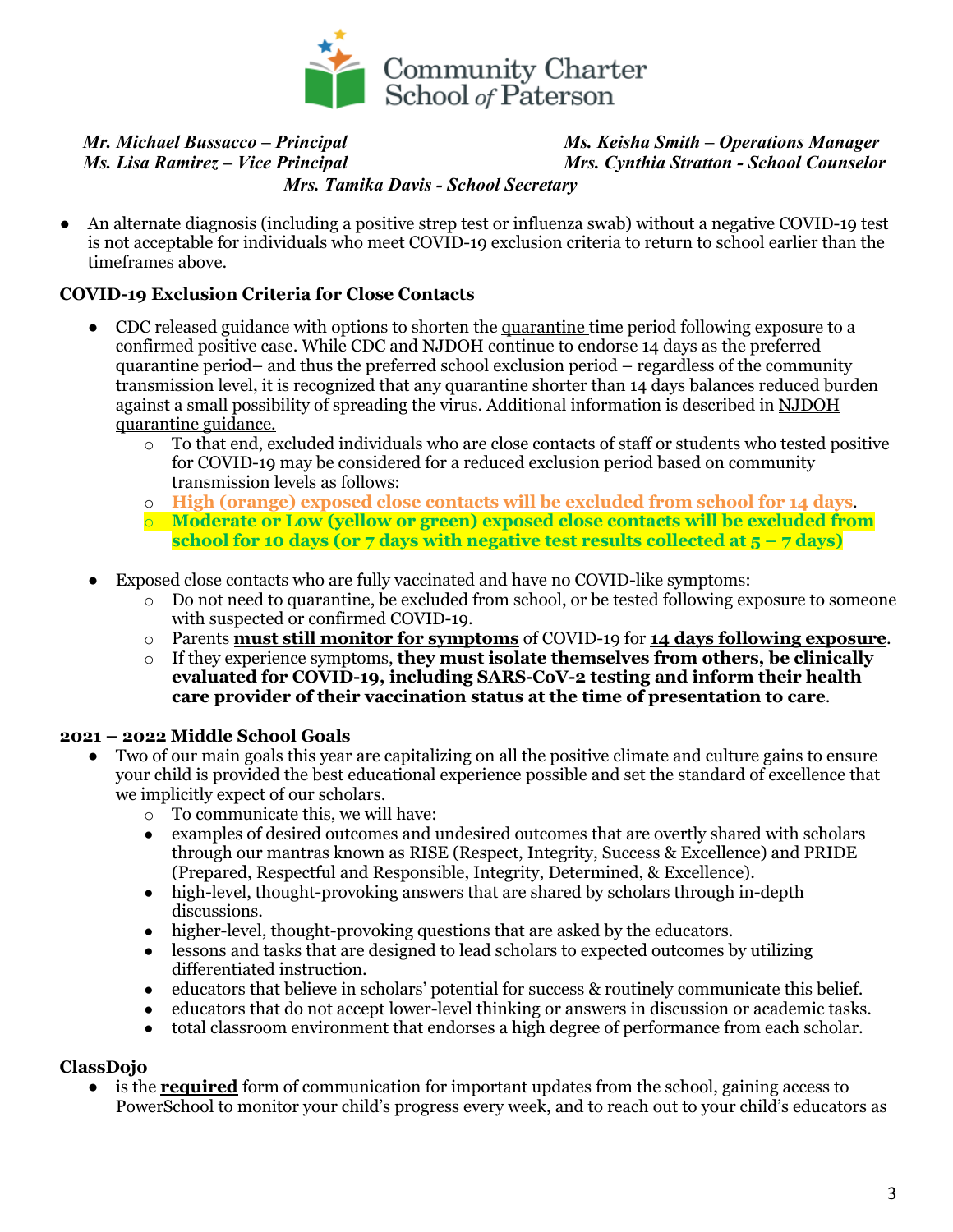

# *Mr. Michael Bussacco – Principal Ms. Keisha Smith – Operations Manager*

## *Ms. Lisa Ramirez – Vice Principal Mrs. Cynthia Stratton - School Counselor*

 *Mrs. Tamika Davis - School Secretary*

needed. Letters explaining how to sign up will be sent home the first week of school. ClassDojo will only be used for school updates and not individual class updates from educators. Parents/guardians who choose not to utilize this **required program** will miss out on important information.

#### **Educator Websites**

• Teachers will continue to update scholars and parents/guardians about academics exclusively through their website via **Google Classroom**. Please ensure that this is checked **daily** for important updates and information.

#### **Start times**

● Arrival for "Early Morning Care" scholars begins at 7:15 a.m. All other scholars not participating in Morning Care will **begin entering the building at 8:05 A.M.** at their designated entrances. Additional Morning Care information will be provided at our upcoming orientation from **Mrs. Lucero**. School buses will drop our scholars off outside of the rear entrance of the school building.

#### **Arrival**

- The Middle School is located on Morris Street between Grand St. and Barbour St. The building has five floors of offices and classrooms with approximately 10,000 square feet on each floor.
	- 5th and 6th graders will line up on the west side of the building (closer to Grand St.).
	- 7th and 8th graders will line up on the east side of the building on the sidewalk near the parking lot (toward Barbour St.).
		- Parents are to quickly drop off their child to clear room for other parents/guardians and free the street for traffic purposes.

#### **Transition**

● To reduce student transitions and provide safer conditions we are limiting scholar transitions in the building. When students do need to transition, they will only be allowed to walk in one direction in the hallway, following the arrows posted. Only one student will be allowed to leave the room to go to the restroom at a time. Classrooms and other public spaces will be cleaned periodically throughout the day.

#### **Breakfast**

● **No outside** food or beverages, excluding water, will be permitted inside the building as CCSP provides breakfast daily to every child. All food attempted to be brought inside the building from outside will be **discarded** before entering the building. No reimbursement will be provided. Continued attempts by a child will result in a Home for Parent (HfP). Breakfast will be distributed upon arrival to be eaten at their desk during morning advisory. We also have new water fountains that easily fill water bottles.

#### **Lunch**

● All scholars will remain at school during the lunch period. All scholars are provided with free lunch at school or may bring a packed lunch that MUST be put in your child's backpack upon entering the building. All scholars will receive a 40-minute lunch break. Scholars will be expected to clear his/her place and dispose of all trash. Masks should be worn in between drinking and eating and all scholars will have their own portable shield that must be used.

#### **Lockers**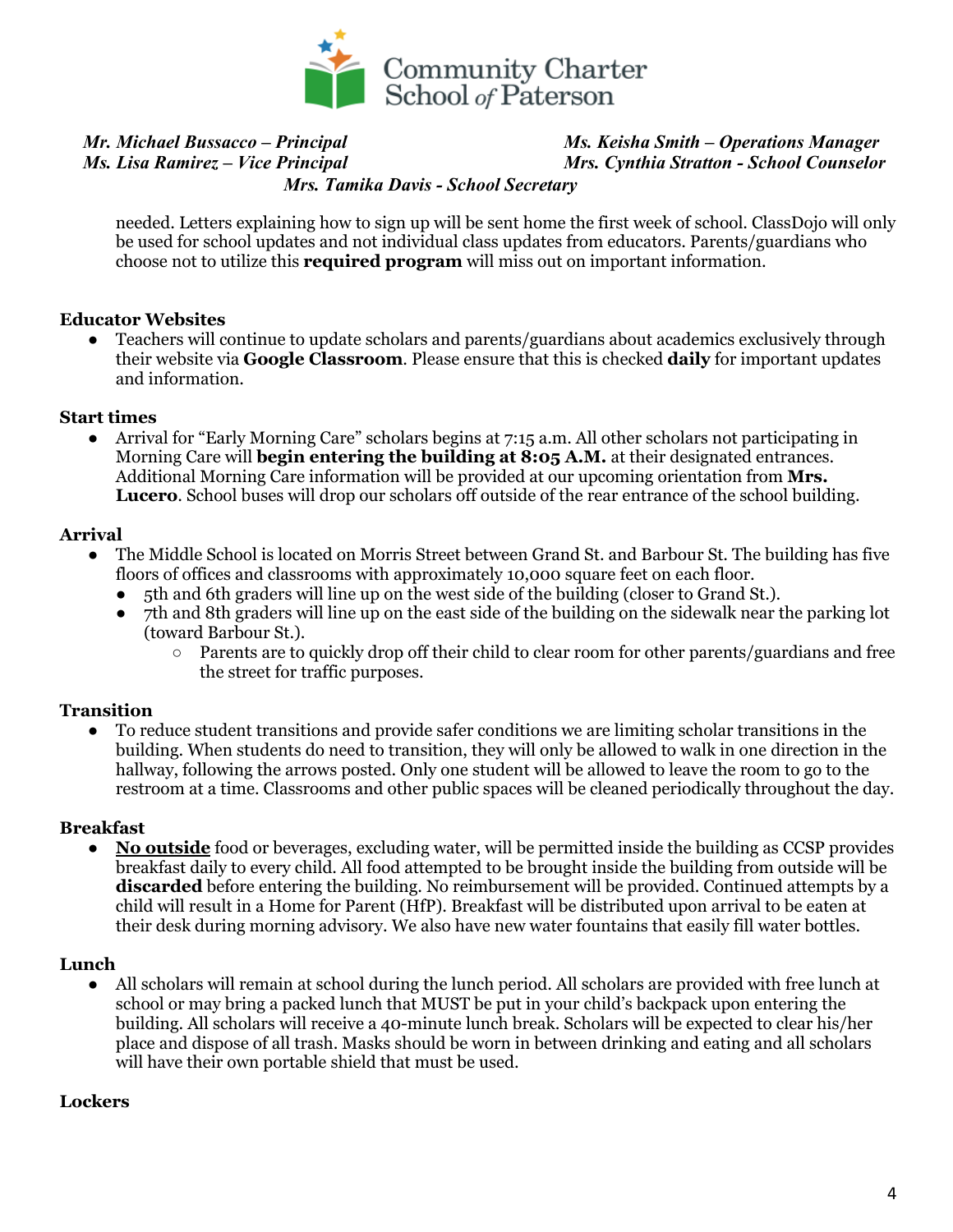

#### *Mr. Michael Bussacco – Principal Ms. Keisha Smith – Operations Manager Ms. Lisa Ramirez – Vice Principal Mrs. Cynthia Stratton - School Counselor Mrs. Tamika Davis - School Secretary*

- We will not be utilizing lockers in the beginning of the school year. **Once approved for use**,
	- o Each scholar will be assigned a locker for his/her individual use. This locker is for storing books, coats, and personal items necessary for school and is the property of CCSP. CCSP will not be liable for any items left in the lockers, so it is strongly encouraged that scholars leave their cell phones and all other expensive items at home, especially since all classrooms have a phone in them. Students who violate the proper use of a locker will lose their locker privileges.

#### **Dismissal**

- All scholars will be dismissed **starting at 3:50 p.m.** except for half days when all scholars will begin being released at **12:38 P.M.** Additionally, we will no longer be utilizing the walker form, as **all middle school scholars**, except bus scholars, are considered walkers. No scholar will remain in the building unless they are in the ELT After School program so please plan accordingly; especially during inclement weather.
- At the end of the school day, students will be dismissed one grade at a time and will exit through the door where they lined up at the start of the day (5th and 6th graders at the walkway towards Grand St., 7th and 8th graders on the sidewalk near the teacher's parking lot).
- Parents of scholars who choose to allow their child to wait for them outside of the building after our dismissal are strongly encouraged to pick their child up on time as there will be **no adult supervision outside after 4:00 p.m. and 12:50 p.m**. **on Wednesday**. Additionally, CCSP is not liable for any occurrences that happen outside after 4:00 p.m. on full days and 12:50 p.m. on half days, as it is the responsibility of the parent/guardian to make arrangements for their child to be picked up in a timely fashion or allow your child to walk home.

#### **Uniforms**

- Scholars must be in their proper uniform each day and the uniform polo can ONLY be purchased at YNK. Scholars are required to wear **BLACK khakis/chinos** (can be purchased at any store), **BLACK shoes** (can be purchased at any store), and their designated **polo shirt**, either long or short-sleeved with the CCSP logo based on his/her grade level.
- Polo Colors (**Purchased from YNK in Clifton, NJ**)

| $5th$ – Green  | $6th$ – Orange |
|----------------|----------------|
| $7th$ – Yellow | $8th - Blue$   |

When your scholar has gym (beginning the 2nd week of school) they are to wear the CCSP Middle School Gym Uniform that can also be **purchased at YNK**. Their schedule will indicate the two days they have gym.

#### **Cell Phones and Electronics**

● Are not to be used on campus at all. If **you choose** to allow your child to bring their cell phone and/or any other electronic device to school, it must be stored in your child's bookbag (locker once approved for usage) at all times. The school and its staff is not responsible for any lost and/or damaged electronics that you allowed your child to bring to school. **It is best to leave them home**. Parents/guardians should also not be texting/calling their child while in the building. If you need to get in contact with your child please call the front desk at (862) 267-9070 x8102 or the main office at (862) 267-9070 x8101.

#### **Release of Scholars During the School Day**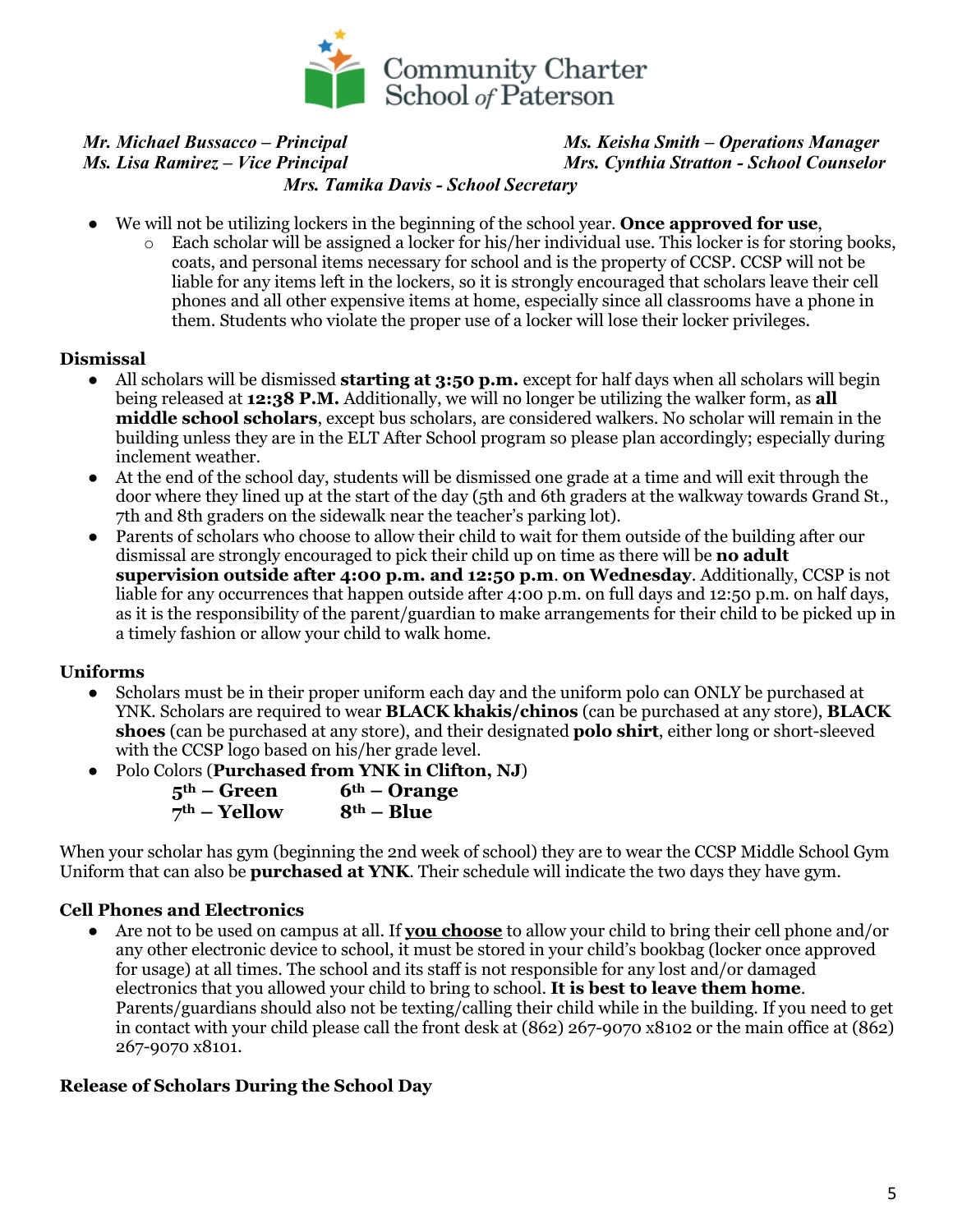

## *Mr. Michael Bussacco – Principal Ms. Keisha Smith – Operations Manager Ms. Lisa Ramirez – Vice Principal Mrs. Cynthia Stratton - School Counselor*

 *Mrs. Tamika Davis - School Secretary*

• Scholars will only be released to parents/guardians and those listed on the pickup form. Moreover, for the safety of your child, no child will be released without a valid picture identification (this includes parent(s)/guardian(s).) on file. **No scholar will be allowed to be picked up between 3:30 p.m. and 3:50 p.m.** as we are preparing for dismissal so please plan all appointments and other arrangements accordingly.

#### **ELT and Before Care**

● Mrs. Lucero and Ms. Plaza will provide updates as the first day of school approaches. There will be **no Before Care and ELT for at least the first 3 weeks of school.**

#### **Scholar ID Cards**

● Scholar ID cards will be issued to each scholar within 4-5 weeks after picture day. The first ID card for the year will be free. ID Cards MUST be worn at all times with the picture facing forward. This card allows scholars to attend school-sponsored functions and the scholar may be asked to show and use the ID card to get breakfast and lunch. If you lose your ID card, go to the main office before or after school to purchase a new one. The cost is \$5.00.

#### **8th Grade Scholar Dues**

- Scholar Dues of **\$225.00** per scholar are required for all 8th Graders. Should traveling restrictions change, this cost does NOT include the optional grade-level trips in May & June. These dues are exclusive of fees for school field trips and dress-down days throughout the year, excluding the end of the year 8th-grade level field trip. All dues are to be submitted to Mrs. Tamika Davis or Ms. Justine Rawlings **ONLY**. Below is the payment schedule:
	- $\bullet$  11/19/2021 \$75.00
	- $\bullet$  01/14/2021 \$75.00
	- $\bullet$  03/04/2021 \$75.00
		- $\circ$  The full amount can be paid at any time and if you wish to make a payment earlier you may by contacting **Ms. Justine Rawlings at jrawlings@ccsp.org**.

### **Attendance Improvement Policy**

- We all know that when scholars miss too much school— regardless of the reason it can cause them to fall behind academically, and your child is less likely to succeed if he or she is chronically absent. Research shows: by 6th grade, chronic absence is a proven early warning sign for scholars at risk for dropping out of school, and by 9th grade, good attendance can predict graduation rates even better than 8th-grade test scores. To ensure your child is receiving the best educational experience possible please ensure that your child reports to school daily and on time; this also includes virtual/remote scholars.
	- o Scholars who are deemed chronically absent **are required** to attend the Saturday Academy.

#### **Celebrating Positive Behavior in Schools**

The merit/demerit system known as Class Dojo is a guide of discipline and rewards for 5th through 8th-grade scholars at CCSP. The faculty and staff expect scholars to always maintain the highest standards of behavior and will hold them accountable for maintaining these standards. Failure to comply with the Code of Conduct and regulations will result in the issuing of demerits and/or other disciplinary actions that will exclude your scholar from attending events. It is also required that you follow our school and your scholar on Class Dojo.